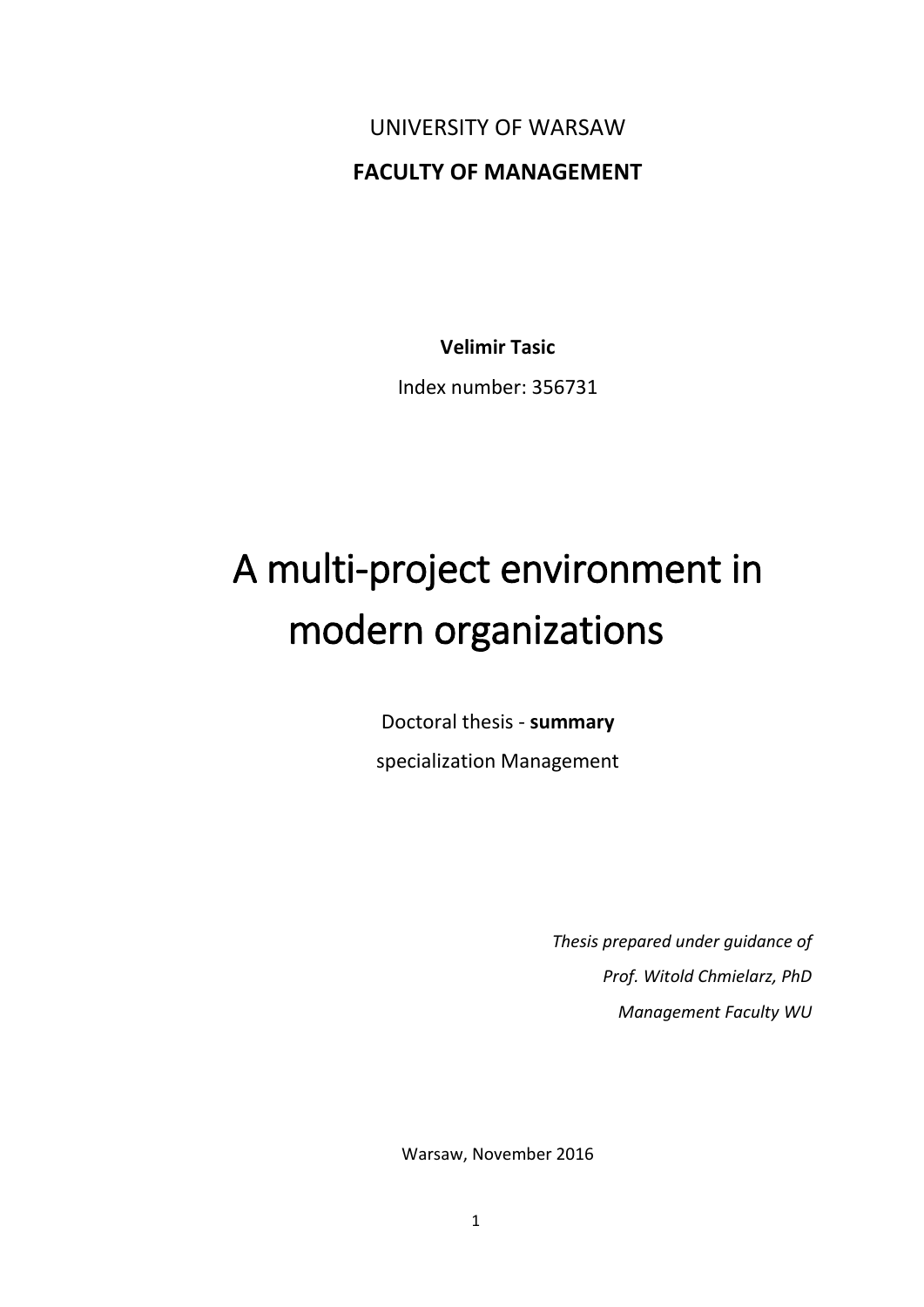# Table of Contents

| Chapter 1 - Project and multi-project definitions, and an overview of the research 5 |  |
|--------------------------------------------------------------------------------------|--|
|                                                                                      |  |
|                                                                                      |  |
|                                                                                      |  |
|                                                                                      |  |
|                                                                                      |  |
|                                                                                      |  |
|                                                                                      |  |
|                                                                                      |  |
|                                                                                      |  |
|                                                                                      |  |
|                                                                                      |  |
|                                                                                      |  |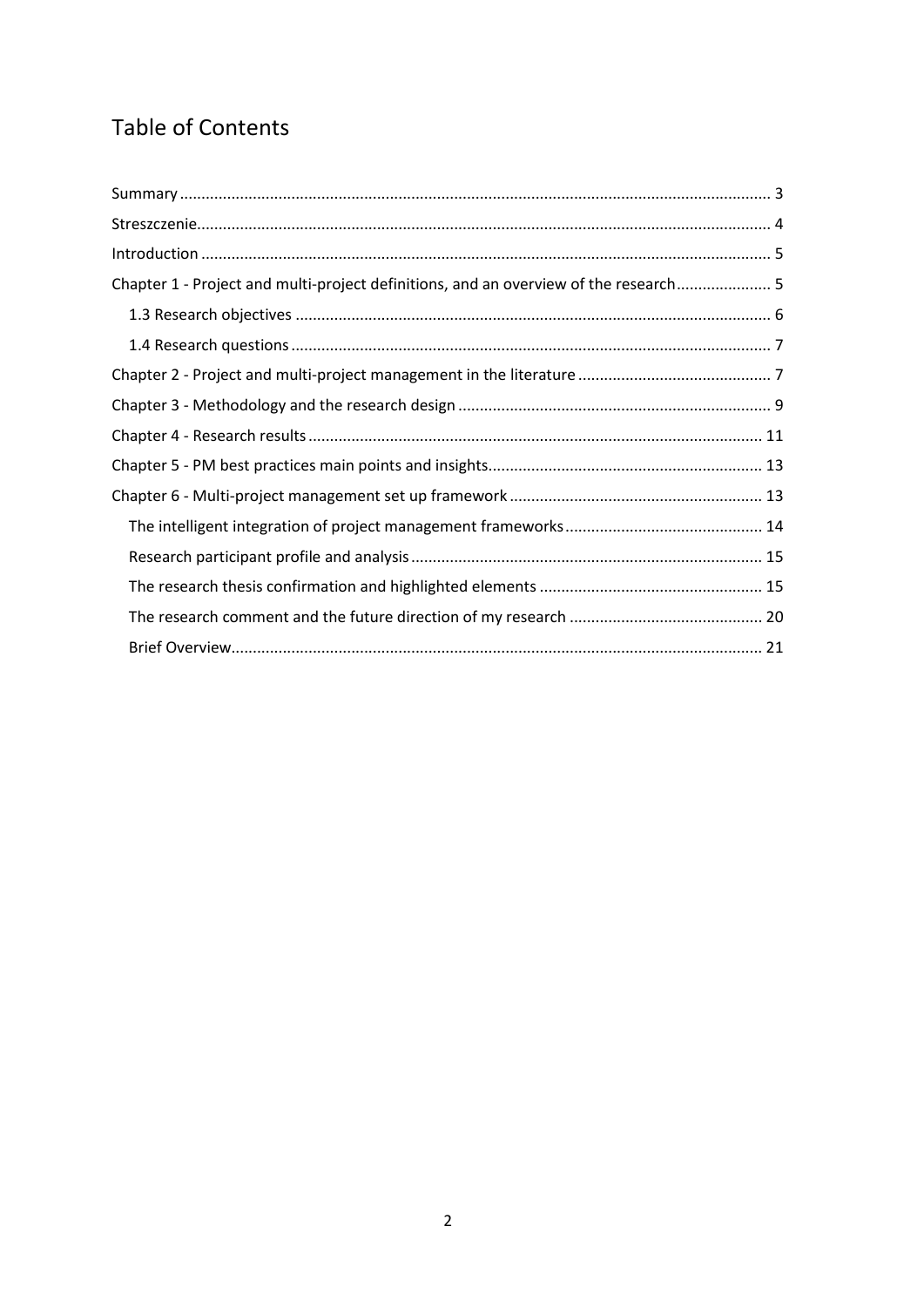#### Summary

<span id="page-2-0"></span>The literature review demonstrates that project management and especially multi-project management are still not fully understood phenomena. However, modern organization's strategy and operations are executed in multiple project environments. Thus, interdependencies among projects are defining organizational networks as project management, multi-project management, project program(s), and project portfolio(s).

The leading objective of this research is identification of multi-project management set up framework elements. Therefore, this research is focused on the conceptualization of multi-project management set up framework through elements such as project team, decision-making, knowledge management, planning and plans, business analysis, and information systems management. In addition, the accompanying components of the elements such as people, processes, and technology are introduced and explained.

The research applies an inductive, exploratory, and post-positivism approach, melding the advantages of research methods such as interviews, case study analysis, and literature review, as platforms for research preparation, discussions, and results analyses.

The research has confirmed that multi-project management is a crucial organizational factor determining functioning of modern organizations. Therefore, the multi-project management set up elements and the accompanying components, indicated as research results, are truly recommended for application in the business practice.

This study provides new ideas and inspirations for both project management researchers and practitioners. The research relies on broad project management literature, which although is rich, it does not satisfy all requirements of practitioners in relation to multi-project management. Nevertheless, on those grounds, the author's concept of multi-project management was developed to constitute a kind of framework for best practice in project management. This will contribute to better understanding of methods of multi-project management and their development, both in research and business practice.

#### **Key words**

Project management, multi-project, modern organization, knowledge management, business analyses, project management information systems

Thesis domain (codes according to Socrates-Erasmus Program)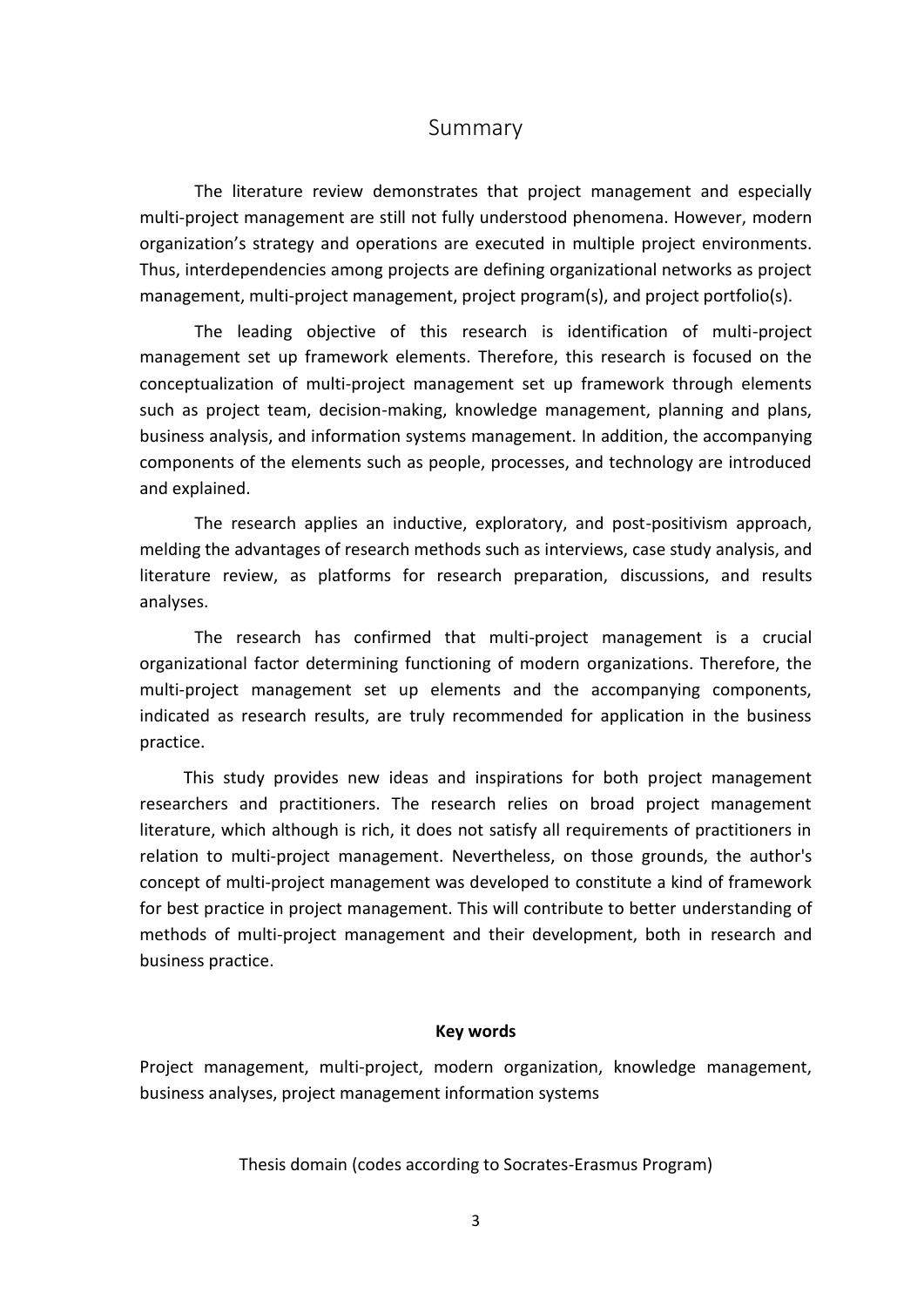#### 04200

#### **Title in Polish:**

# <span id="page-3-0"></span>Środowisko multiprojektowe we współczesnych organizacjach

## Streszczenie

Z przeglądu literaturowego wynika, że zarządzanie projektami, a w szczególności zarządzanie multiprojektami nie są jeszcze zjawiskami w pełni rozpoznanymi. Jednakże strategia działania i jej realizacja w nowoczesnych organizacjach odbywają się zazwyczaj w środowisku wielu projektów projektowym. Zatem współzależności pomiędzy projektami definiują organizacyjne powiązania jako: zarządzanie projektami, zarządzanie multiprojektami, programy projektu (ów) oraz portfolio projektu (ów).

Wiodącym celem niniejszej rozprawy doktorskiej jest więc przede wszystkim identyfikacja elementów ramowego modelu zarządzania multiprojektami. Dlatego więc, badanie to koncentruje się na konceptualizacji modelu zarządzania multiprojektami poprzez zdefiniowanie podstawowych komponentów modelu ramowego takich jak: zespół projektowy, proces podejmowania decyzji, zasoby wiedzy w organizacji, tworzenie planów i planowanie, analizy ekonomiczne oraz systemy informacyjne je wspomagające. Dodatkowo – w komponentach wyspecyfikowana i wyjaśniona jest rola składników de facto je tworzących, takich jak: ludzie, procesy i technologia.

Badania prowadzone są przy pomocy indukcyjnego, rozpoznawczego, post-pozytywicznego podejścia, łącząc w sobie zalety takich metod badawczych jak wywiady, analiza przypadków, czy przegląd literaturowy, jako platformy dla przygotowania badania, dyskusji oraz analiz uzyskanych wyników.

Przeprowadzone badania potwierdziły, że zarządzanie multiprojektami jest istotnym czynnikiem warunkującym działania nowoczesnej organizacji. Z tego powodu, wskazane jako wyniki badań, zalecenia dotyczące modelu ramowego i jego elementów mogą być w pełni rekomendowane do zastosowania w praktyce gospodarczej.

Badanie to dostarcza nowych idei i inspiracji zarówno dla pracowników naukowych, jak i praktyków trudniących się zarządzaniem projektami. Opiera się na bogatej literaturze, która jednak pomimo swej obszerności nie identyfikuje wszystkich wymagań praktyków dotyczących zarządzania multiprojektami. Tym niemniej na tej podstawie stworzono w pracy autorską koncepcję zarządzania multiprojektami, stanowiącą swoiste ramy dla dobrych praktyk zarządzania projektami. Przyczyni się to do lepszego zrozumienia metod zarządzania multiprojektami oraz ich rozwoju, zarówno w badaniach naukowych, jak i w praktyce gospodarczej.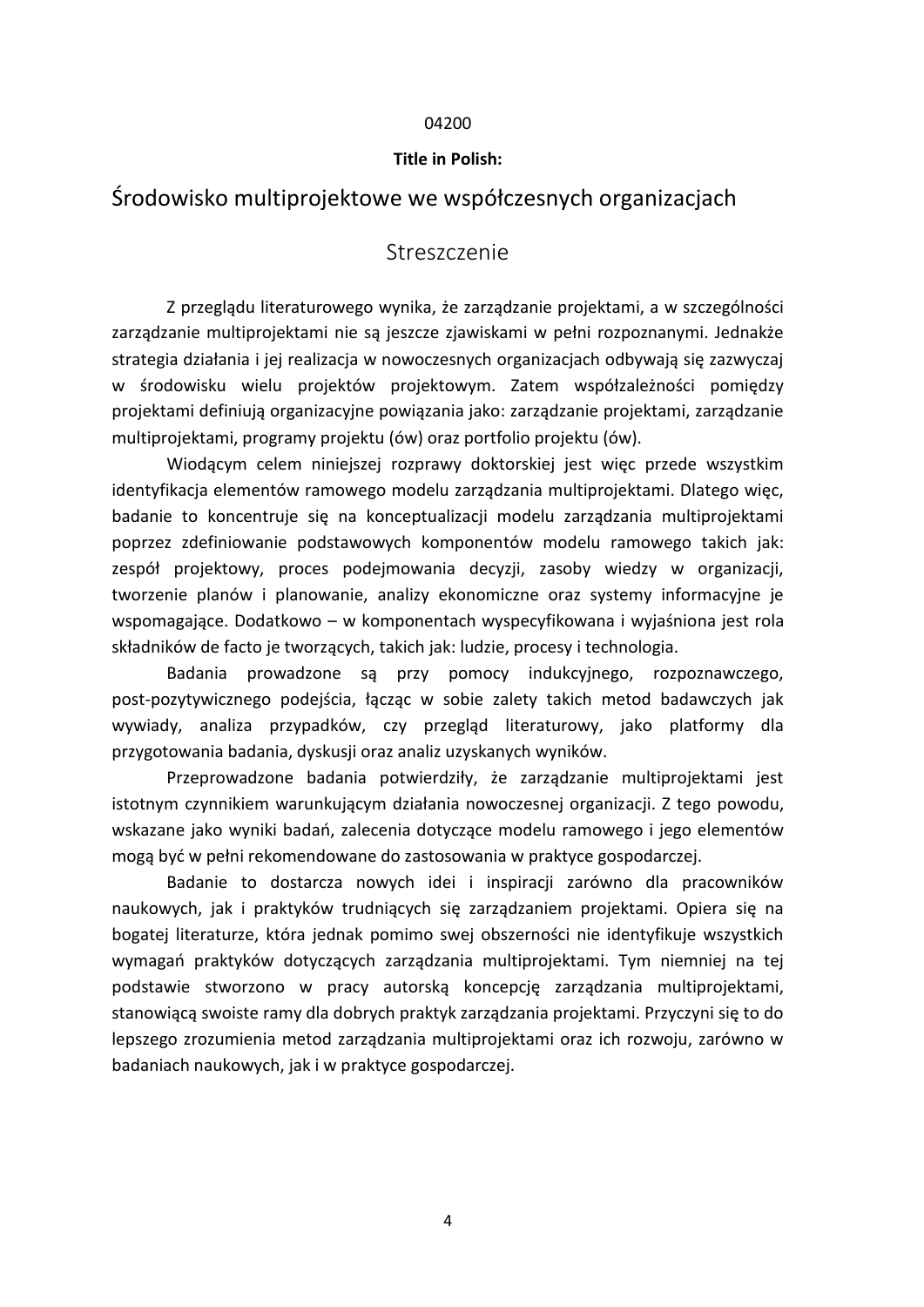#### <span id="page-4-0"></span>Introduction

Projects are ideas with a potential for changing and moving the world. Project Management (PM) is a discipline that develops a platform to bring these ideas to fruition. Today we live in an environment characterized by multiple projects, where the interdependencies between projects provide the guidelines for defining a PM framework. These are known as project management, multi-project management, program management, and portfolio management.

This thesis focuses mainly on the multi-project environments in modern organizations. Development of multi-project PM areas is, however, at an early stage, so this thesis relies heavily on PM fundamentals for its insight on the theoretical and practical overview of PM literature today, and open opportunities for PM rethinking and future development. This thesis is thus an attempt to enrich the early state of multiproject development by proposing a different path, which would emphasize the wisdom of conceptualization and establish an approach for modern organizations, as well as recommending a new framework, born of new, diverse, and innovative PM perspectives.

The research questions and objectives focus on exploring and proposing multiproject settings, establishing elements, accompanying components, and attributes that combine to recommend a new and innovative approach to the development and delivery of projects.

The research was developed through investigation, observation, discussion, collaboration, and communication with the research stakeholders as the only research source, which has experienced the subject research opportunities, potentials, and challenges in the daily multiple projects environment.

# <span id="page-4-1"></span>Chapter 1 - Project and multi-project definitions, and an overview of the research

General intention of the study, an introduction of fundamental PM definitions and multi-project environments in modern organizations, the thesis objectives, the research questions, scope, and the intellectual background against which the key themes indicated in the title of the thesis and the research process have been developed.

**Multi-projects** may be described in several ways. Firstly, multi-project projects are relatively smaller projects than a project. Secondly, multi-project projects are managed by one multi-project manager. Thirdly, multi-project projects have different goals. Fourthly, multi-project projects almost always come from different organization units (e.g. information technology, finance, marketing, human resources, division x,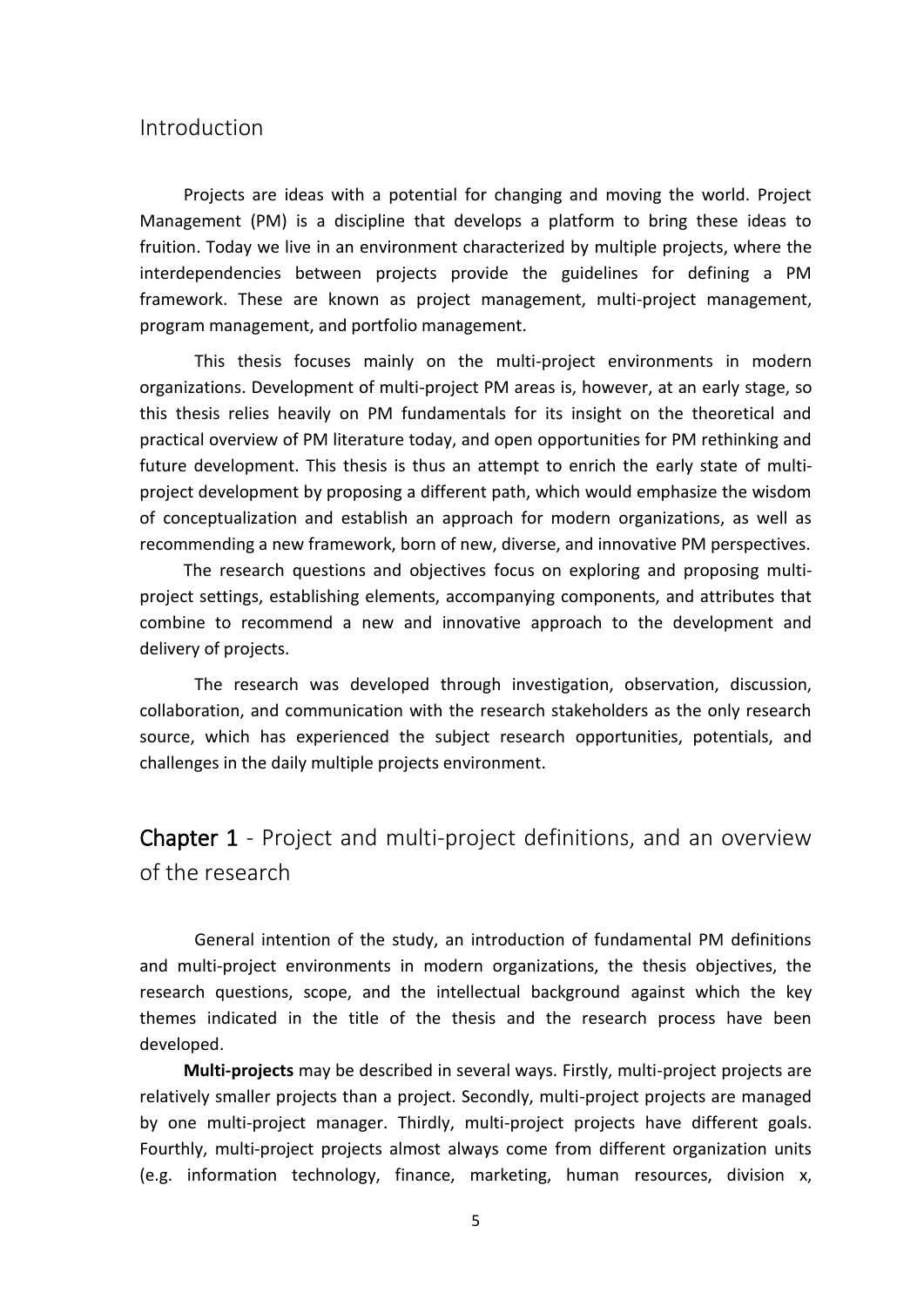continental departments, and regional offices). Fifthly, multi-project projects may have common or different project team members.

**Multi-project management (MPM)** is the application of processes, methods, knowledge, experience, skills, tools, and techniques in order to achieve multi-project objectives. One of the most critical multi-project management processes is the prioritization of projects. Multi-project management thus emphasizes the advantages of multi-projects rather than projects.

**Set-up: multi-project set-up** is the way in which something, especially an organization or equipment, is organized, planned, structured, or arranged. A multiproject set-up framework recommends elements, components, and attributes that should be organized before an organization begins with projects preparation, prioritization, and implementation.

**Framework: multi-project set-up framework** is the structure of ideas supporting a system. A multi-project set-up framework is a recommended structure of elements, components, and attributes that should be put in place before an organization begins preparation, prioritization, and implementation of projects.

**Purpose of study** is to examine MPM elements and the creation of a key platform for multi-project environment set-up in modern organizations. It will also contribute to the enrichment of the scientific literature regarding high quality practices in multiproject management (MPM).

Statement of dissertation research challenge

Understanding multi-project set-up in the modern multi-project environment is crucial to success for modern organizations, particularly given the wide range of uncertainty and complexity in today's business environment. The majority of modern organizations, however, display a relative lack of maturity in practicing multi-project frameworks, which encroaches on the achievement of a project, program, or portfolio strategic objectives. Therefore, I define the following research objectives, questions and thesis.

#### <span id="page-5-0"></span>1.3 Research objectives

The main objective of this research is

 $\triangleright$  to propose a new set-up framework for the multi-project environment in modern organizations.

The cognitive objective of this research is

 $\triangleright$  to strengthen multi-project managers understanding of the multi-project environment.

The methodological objective of this research is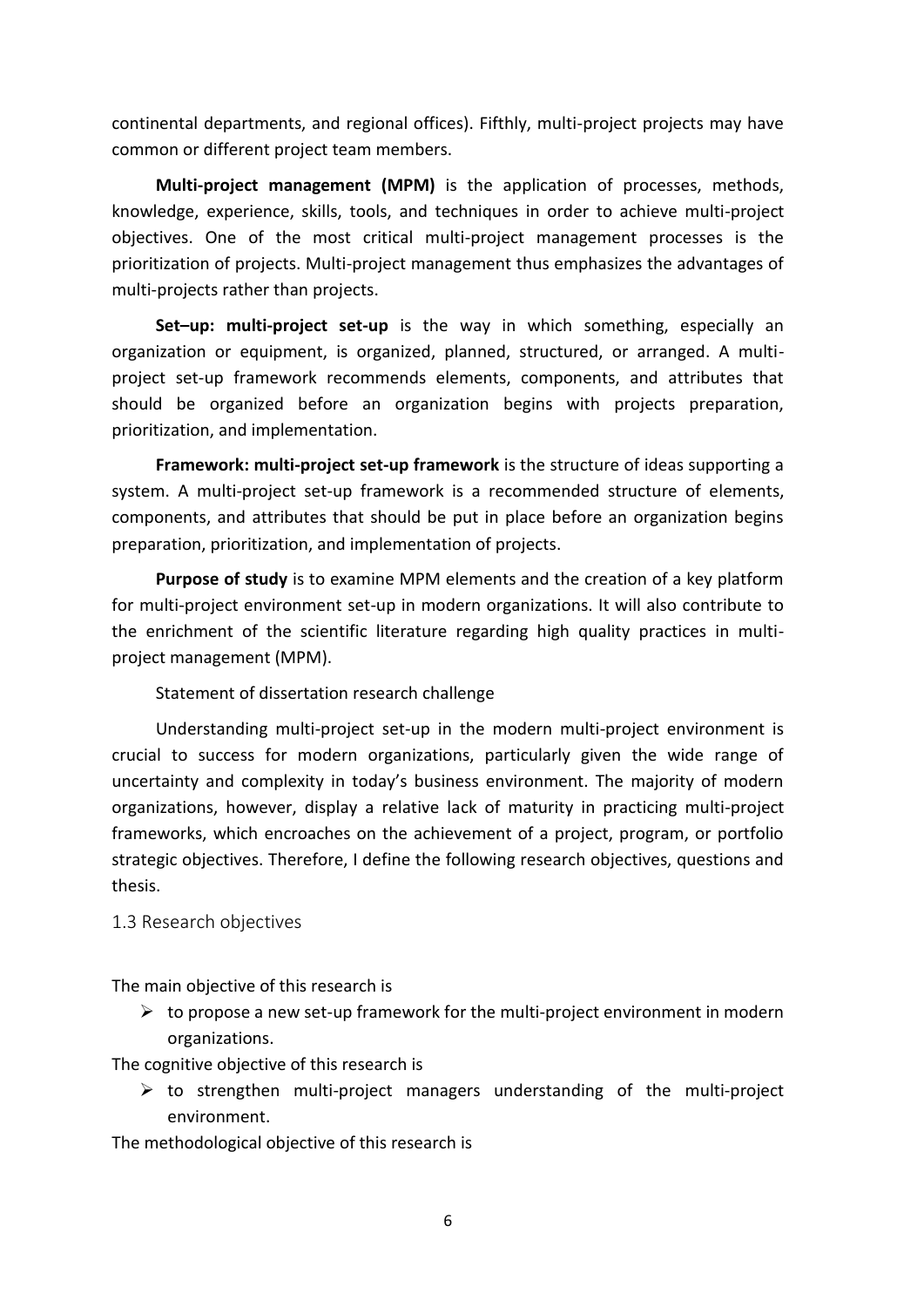$\triangleright$  to develop a new set up framework for the multi-project environment through following the best advice from leading PM research literature and practice.

The functional objectives of this research are

- $\triangleright$  to explore the multi-project environment in modern organizations;
- $\triangleright$  and to propose several elements and their components that through synergy creates set-up framework for the multi-project environment in modern organizations.

Additional objectives of this research are

 $\triangleright$  to propose key components for multi-project set-up framework elements.

#### <span id="page-6-0"></span>1.4 Research questions

The main research question is:

 $\triangleright$  what are the key elements in creating a successful multi-project set-up framework in modern organizations?

This dissertation will also address the additional question:

 $\triangleright$  what are the key components of each multi-project set-up element?

#### Research project thesis

The management of the project team, decision-making, knowledge, plans, business analyses, and information systems is important element of a multi-project environments.

<span id="page-6-1"></span>Chapter 2 - Project and multi-project management in the literature

**Chapter 2** accommodates literature review from both project and multi-project perspectives. PM literature is also outlined through a couple of aspects which introduce the complexity, interdisciplinarity, globality, and diversity of PM. The topics presented include analyses of PM research journals, the most cited and downloaded research articles from the "International Journal of Project Management", a project and multiproject management literature overview by ProQuest database (ProQuest provides solutions, applications, and products for libraries), challenges of PM research and literature development, evolving influences and risks of PM, multi-project literature overviews, general comments (types, resources, uncertainty, overload, balance, contingency, scheduling, etc.), specific points (the assigning of projects, assignment, decisions, competences, effectiveness, project managers, culture, knowledge, team, information systems, analysis, etc.), metaphor, complexity, and expansion.

The main comments from the literature review are:

PM as we know it today began in early 1960s;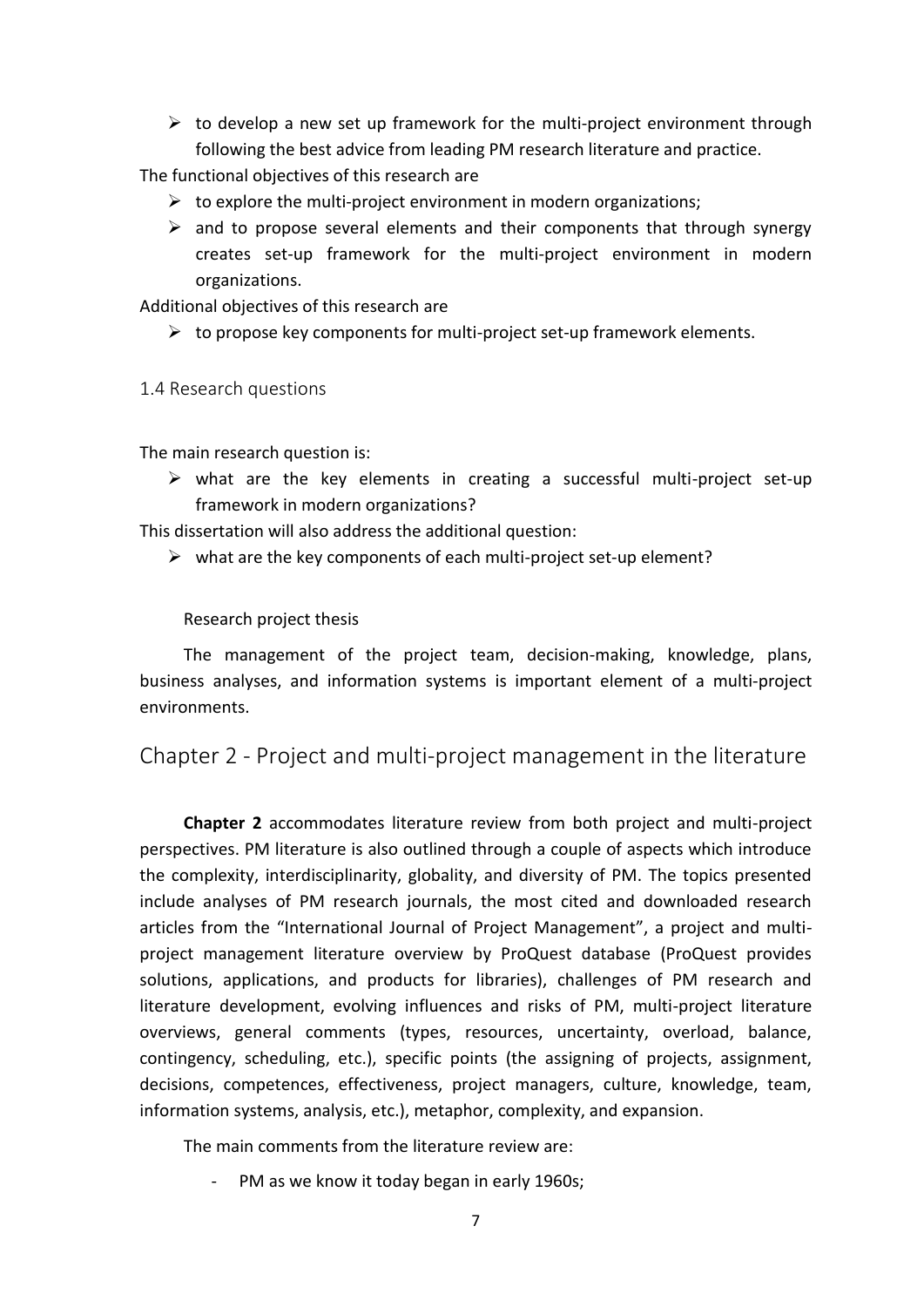- Engineering and Construction were some of the first industry applications;
- engineers have influenced PM literature because the first PM researchers were practitioners working in Construction and Engineering projects;
- **the main PM associations are International Project Management Association (IPMA) and Project Management Institute (PMI). PM frameworks and the development of best practices are positively affected and advanced by these associations;**
- although PM application traditionally began in a few industries, modern PM has expanded within most industries;
- over the last couple of decades PM research literature has grown vastly. The spectrum of research subjects, however, failed to follow these trends, but over recent decades a number of different perspective topics are active. These topics are rethinking, complexity, knowledge, globalization, project management information systems, etc.;
- **in the research from early 1990s the concept of "projects oriented companies" is mentioned for the first time. Since then "Management by Projects" has become a new approach to business development, growth, and innovation;**
- modern organizations operate in multiple projects environment;
- **modern multiple project environments are often structured as program and portfolio management;**
- **as a result of modern strategic business priorities and luck of research alternatives, project managers today are continuing to apply PM frameworks developed primarily for engineering and construction industries;**
- the PM literature review shows a great mismatch/discrepancy between practical application of PM and theory development; hence, multi-project management continues to emerge, and the benefits of application are investigated and implemented as they arise;
- **current multi-project management research topics include resource allocation, scheduling, complexity, projects prioritization, etc.;**

This research seeks to add to modern research trends and shape research practice in order to look at the PM challenges and opportunities in a different way. The perspective of the research shows that multi-project managers need to think firstly about elements of multi-project set-up and accompanying components, before measuring success, rather than the other way around.

Chapter 2 contains a detailed overview of project and multi-project management literature.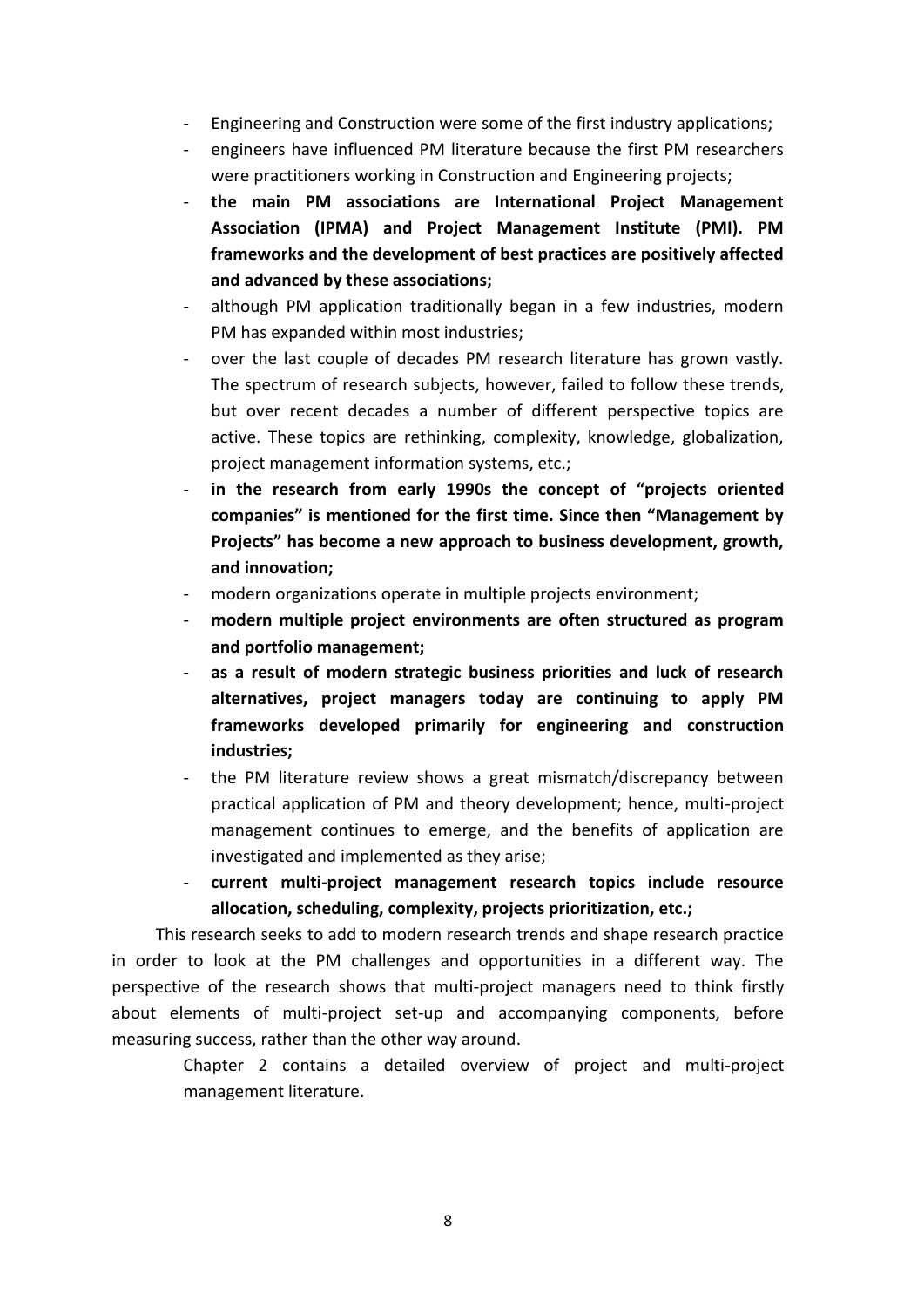### <span id="page-8-0"></span>Chapter 3 - Methodology and the research design

The main research method is semi-structured interviews. The research is also reinforced by a number of case studies developed by other researchers and organizations. Pilot discussions and focus group comments were also used to prepare the research. The preparation of the research and interview questions was a process as follows. First, examples of questions were collected from a couple of literature sources. Secondly, the questions collected were discussed with PM experts during pilot research discussions and the research preparation phase. Thirdly, after pilot discussions a shorter list of questions was prepared, which was applied in the research and is presented below and with details in Chapter 3.

On the other side, the profile of the research participants was defined by recommendations from the above-mentioned pilot discussions and PM literature comments. The main characteristics of participant are that they had over ten years' related PM experience, PM certification, membership of PM associations, and a PM role in an organization. During the preparation phases it was decided that two or three profile requirements must be confirmed.

The first group of questions marked with A, B, and C are participant-profile questions prepared to probe participants' experiences with a focus on PM context.

The second group of questions investigates the MPM environment in modern organizations with special emphasis on the fundamental areas that drive multi-project manager effectiveness at a higher level. As a result of this dissertation research project an MPM set-up framework that will increase the performance of a multi-project managers in modern organizations that do business in a multi-project environments will be defined. In particular, research results and an MPM set-up framework are discussed and analyzed in Chapters 4, 5, and 6.

The last question is an open type of interview question that gives participants an opportunity to share additional comments, experiences and proposals which will productively shape and hone this dissertation's results and possible plans for future research projects.

- A. In what industry is the organization in which you work?
- B. How many years of experience in the field of project management do you have?
- C. How many project teams are led by one project manager in the company in which you work?
- 1. Could you please briefly describe the project-assignment process according to your experience?
- 2. What is highlighted more; project manager competencies or project manager experience in the organization in which you work? Why is this so?
- 3. What is taken into consideration for the assignment of project team members?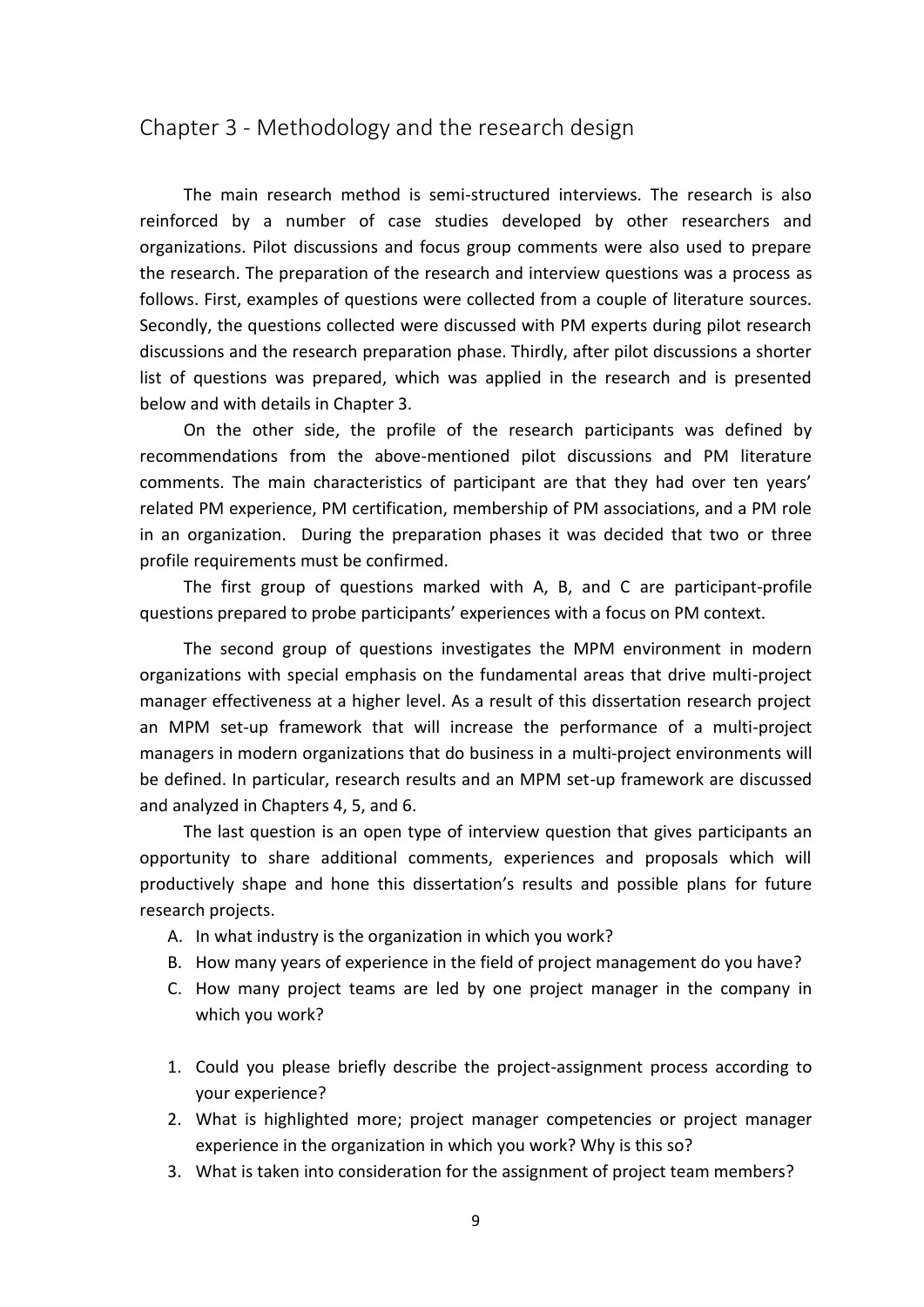

Figure 1. Research Agenda - step by step research procedure overview

Source: Own work / Own elaboration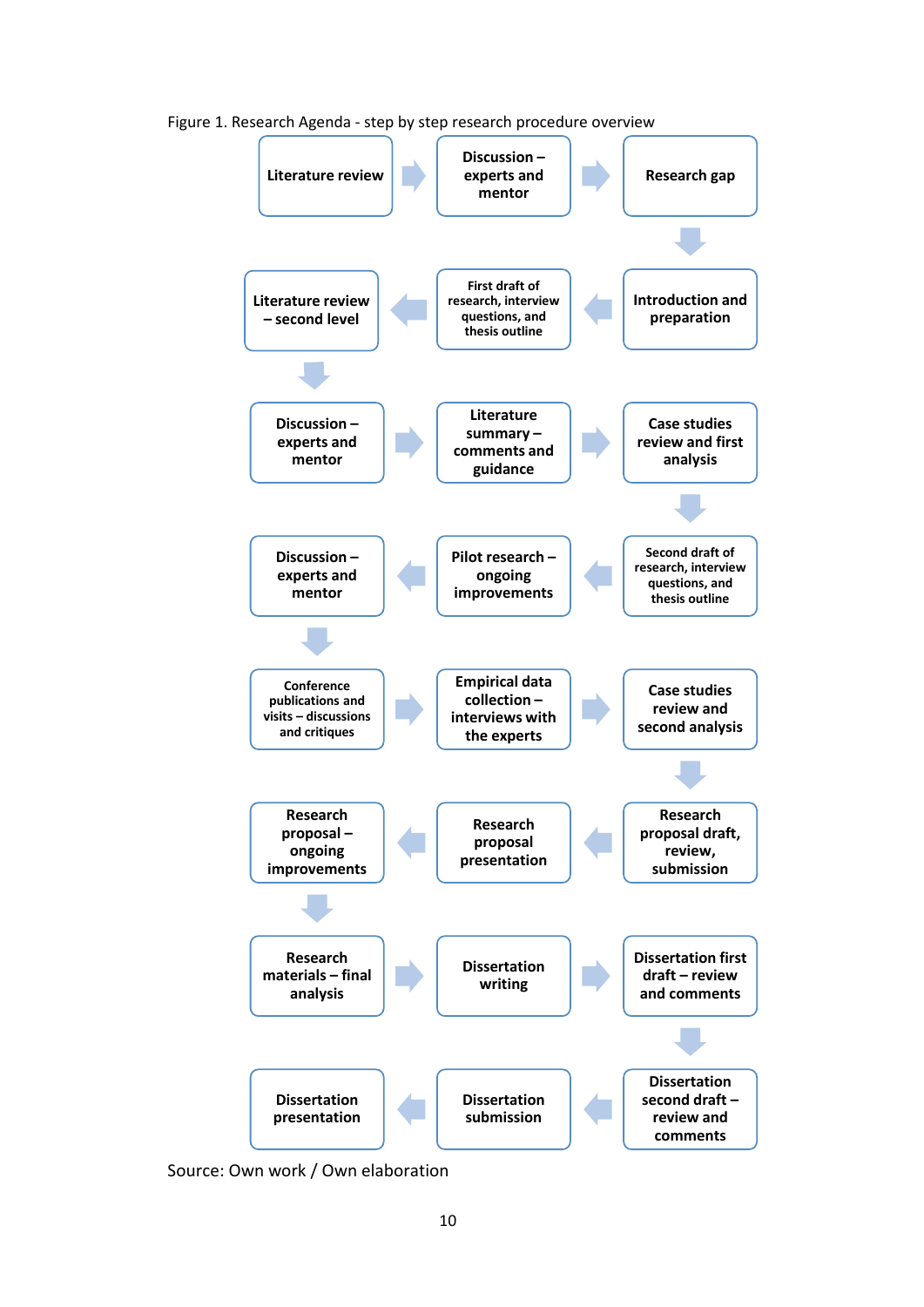- 4. Does your company develop mentorship programs for multi-project managers? Could you please briefly describe the way it is organized?
- 5. What types of training are provided for project managers in the company in which you work?
- 6. What are the main elements of the decision-making process in the multi-project management environment? For example, a) organizational factors, b) project requirements, c) the competencies of project managers, d) the competencies of team members, e) organizational constraints, etc.
- 7. How is the concept of project knowledge management organized in the company in which you work?
- 8. How many plans do you have in one project? Could you please name and briefly describe them? (i.e. costs plan, team assignments plan, team holidays plan, marketing plan, etc.).
- 9. How many project management analyses do you use? Could you please name and briefly describe them? (i.e. stakeholders' analysis, cost-benefit analysis, project sustainability analysis, return on investment analysis, etc.).
- 10. How many project management software tools do you use? Could you please name them? (i.e. Microsoft Project, Basecamp, Atlassian, Smartsheet, etc.).
- 11. Please, feel free to comment, ask or propose additional questions or topics related to multi-project management.

Chapter 3 contains a detailed overview of the research project methodology and design.

## <span id="page-10-0"></span>Chapter 4 - Research results

**Chapter 4** includes the interpretation of the research results and literature review points related to the topics commented on by the research participants. The literature points also give additional information, which enriches the interpretations of the research interviews and underlines the research platform for higher research contribution and value.

The first few questions are related to participants' profile and an overview of the industry. It should be mentioned that most of the research participants have over ten years' PM related experiences and over 15 years' business experiences. Over 90% of the participants were certified PM professionals. It is also interesting that over 70% of participants had experience in the management of multiple teams. This is especially important from a perspective of multi-projects and program management.

A couple of interview questions were also related to project teams and project managers. Project assignment, selection of project team members, project manager competencies, the experience of and training for project managers, and mentorship programs for multi-project managers were examined.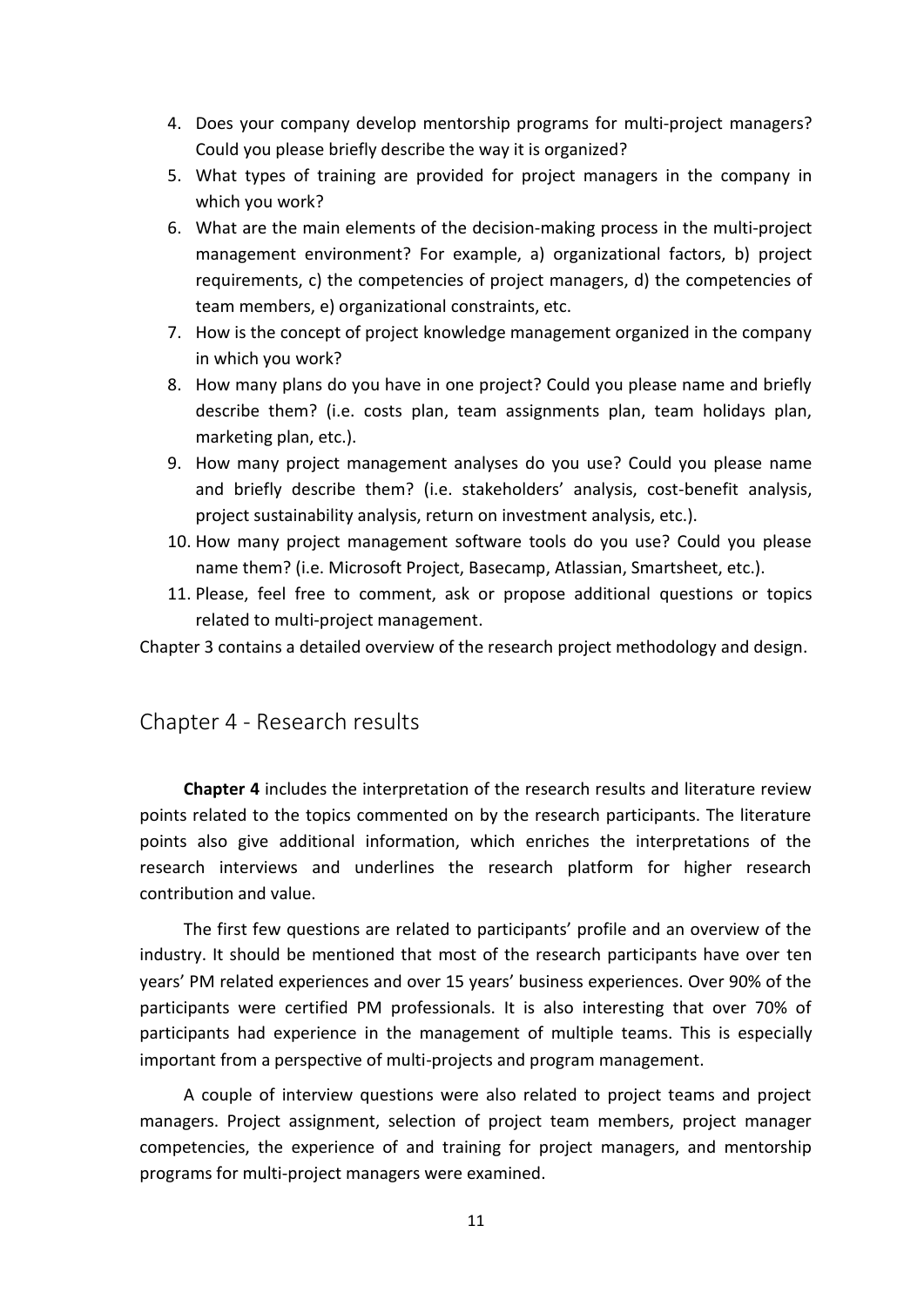Question six was related to the main elements of the decision-making process in a multi-project management environment. The topics proposed include organizational factors, project requirements, the competencies of project managers, the competencies of team members, organizational constraints, etc.

Question seven related to project knowledge management (PKM) within an organization. A couple of the main comments were that PKM should be examined from the perspectives of people, processes, and technology perspective. PKM is also defined as one of the fundamental building blocks. PKM takes different forms within the structure of an organization. Organizational strategy and culture influence PKM. It is understood and developed differently. In some cases, it is based in human resource division, organized through monthly meetings, case study discussions, materials available online, subject specific seminars for particular project(s), etc.

Question eight related to project plans and the planning process. Project plans include costs, team assignments, communication, risk management, team holidays, marketing, etc. Although project planning is of greater importance than project plans, participants' comments were diverse, ambiguous, and complex. Participants agreed, however, that plans and planning were important for a project's success. Comments given in the interviews are far from alignment and structured approach.

Question nine concerned project analysis and addressed different aspects of project analysis application/the application of project analysis, structure, definition, frequency, complexity, etc. In brief, business analysis is crucial for defining the character, phase, size, scope, priority, etc. of the project and the choice of analysis is influenced by a project's character, phase, size, scope, and priority. Chapter 5 also presents a project analysis case study.

Question ten concerns project management information systems through perspectives such as software, structure, diversity, integration, etc. The most highly recommended PM software was MS Project, MS Excel, Project Place, Primavera, and Power Point. Case studies of project management information systems are also presented in Chapter 5.

Question Eleven was an open question, in which the research participants were encouraged to comment, share, ask and propose anything they felt should be on the agenda for research related to multi-project management. Most of the comments concerned opportunities connected to different PM subjects and their influence on the development of multi-project management.

Chapter 4 contains a detailed overview of the research project results interpretation.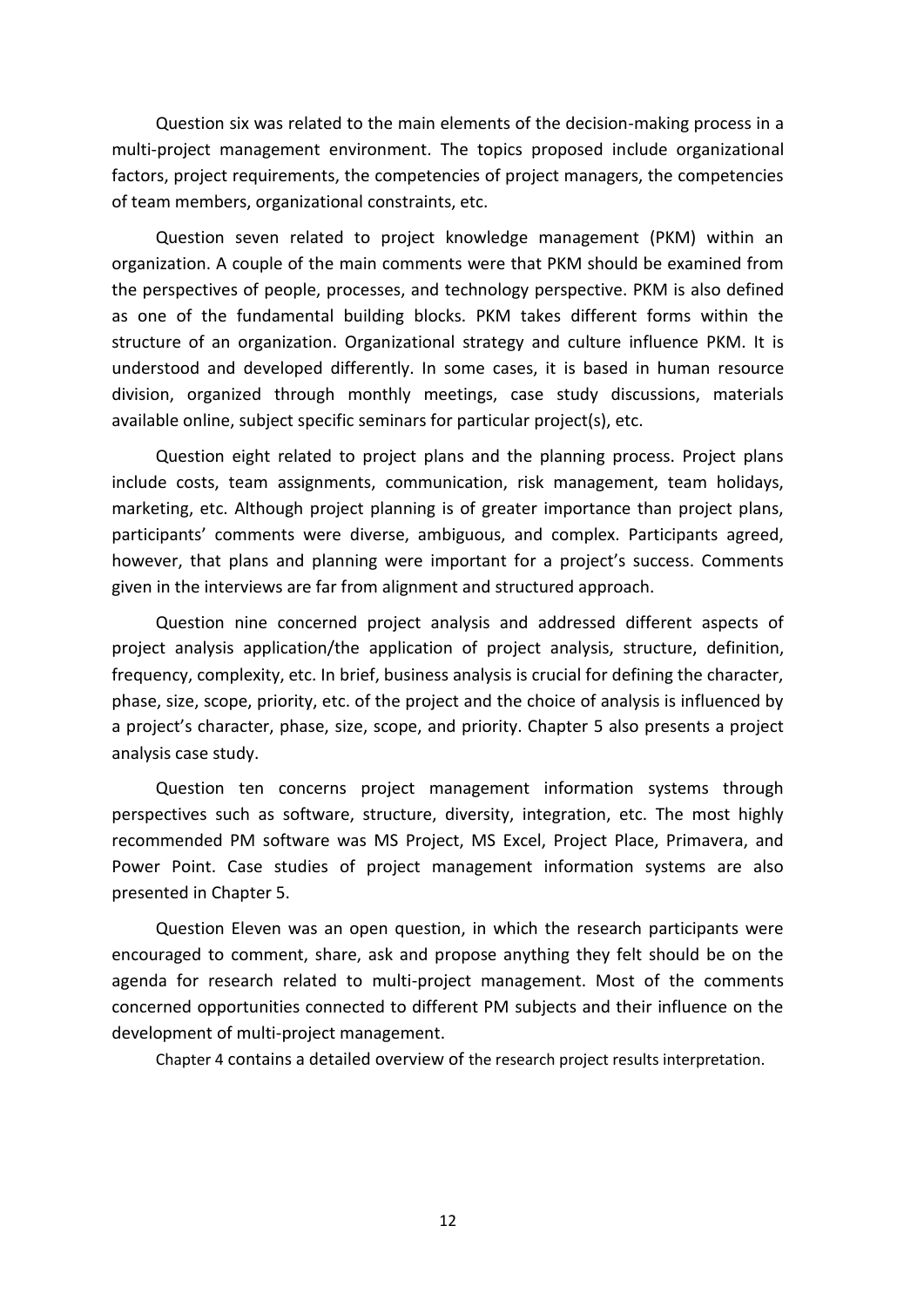# <span id="page-12-0"></span>Chapter 5 - PM best practices main points and insights

**Chapter 5** concerns case studies developed by different organizations and related to PM with the intention of enriching the research potentials by adding valuable information for higher level discussions and conclusions.

One of the case studies concerns PM tools in practice and was developed and published by "ProjectManager.com". ProjectManager.com develops tools and resources to help teams deliver better projects. The case study gives an overview of online PM tools and emphasizes the most commonly applied PM tools, the reasons for application, etc. A couple of interesting comments, especially important for this research, are 1) over 20% of project managers use more than three tools; 2) over 70% of projects managers use more than one tool. From the perspective of purpose, it is interesting that most of the tools are related to task management, Gantt chart, reporting, risk issues and changes, dashboards, timesheets, and expense management.

The other case study confirms the significance of PM and comments that although PM is evaluated as important, only a few modern organizations do it well and have established consistent processes. As well as analyses of case studies in chapter 5 describes the main concepts that, on one hand, illustrate the diversity of PM opportunities and, on the other hand, consolidate the research conclusions and results.

<span id="page-12-1"></span>Chapter 6 - Multi-project management set up framework

**Chapter 6** provides the conclusion, specifically regarding the elements of the setup framework for multi-project environments and accompanying components. These elements include multi-project teams, decision-making, knowledge, plans, business project analysis, and information-systems management. The most important accompanying components include people, processes, and technology. At this point, it should be made clear that mentioned elements and accompanying components include building blocks of newly-proposed multi-project environments. Due to specific organization settings, I encourage project managers to apply the research recommendations, but also to be open-minded when it comes to adding new elements and accompanying components, all with a strategic overview and business development benefits.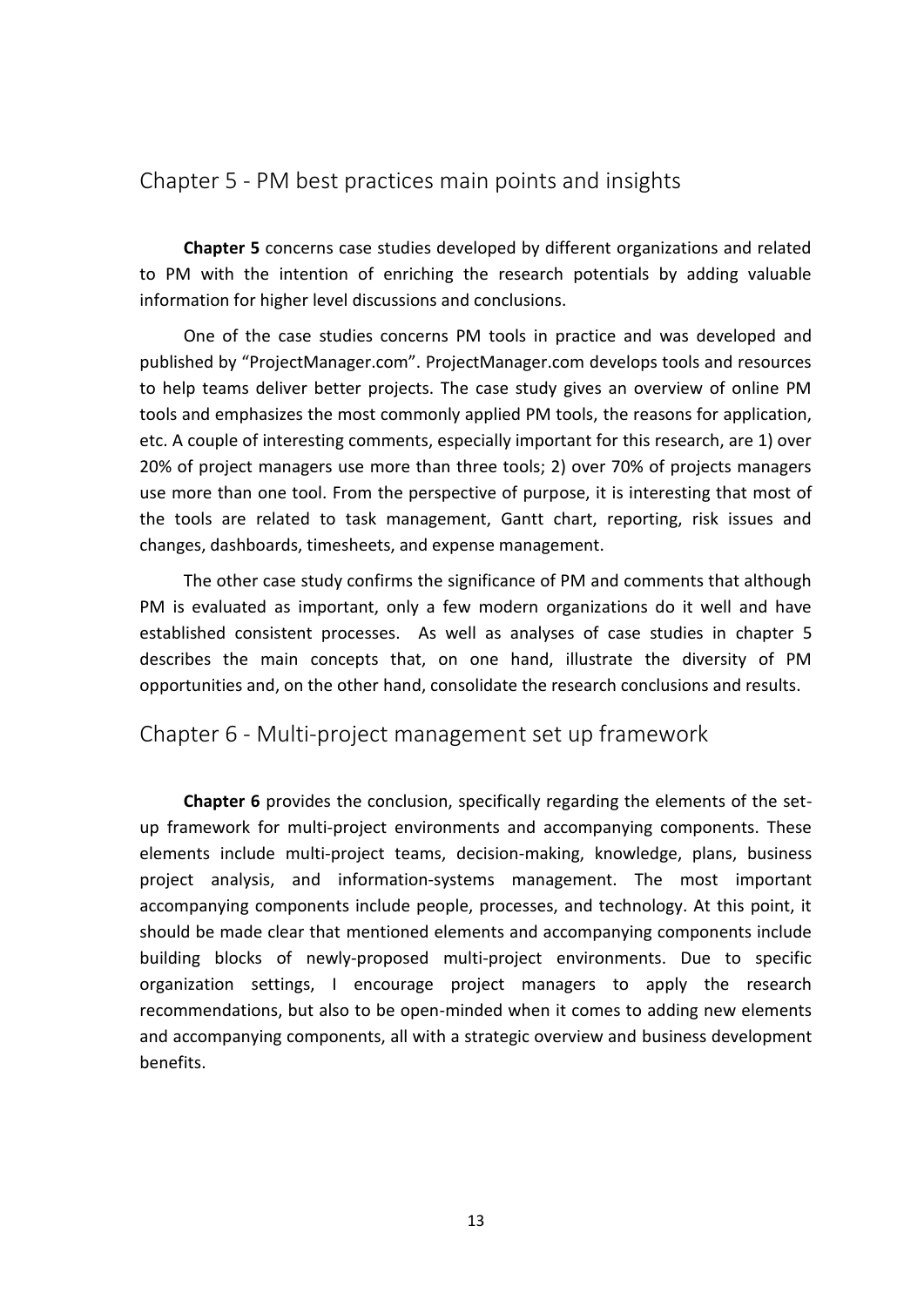<span id="page-13-0"></span>The intelligent integration of project management frameworks

Today the world is organized according to multiple projects. Projects are managed as Agile and Waterfall, etc. and projects are organized as projects, multi-projects, programs, and portfolios. Specifically, PM frameworks are platforms that help project managers manage and organize projects on a logical and structured approach.

In Chapter 5 are to be found couple of case studies that present a number of PM frameworks recommended by international PM organisations, and other centres of PM expertise.

On the one hand, the case studies in sections 5.4 and 5.5 present the PM framework proposed by IPMA, which is focused on organizational and individual competencies for managing projects. These PM frameworks recommend competencies (in the case of organizational competencies main elements are such as governance, management, alignment, resources, and people´s competencies, of which more details are given in section 5.4 and, in the case of individual competencies main elements are such as perspective, people, and practice, of which more details are given in section 5.5) an organization should seek to develop to successfully manage projects. On the other hand, the case study in section 5.9 present the PM framework proposed by PMI, which focuses on the PM process groups and knowledge areas.

It is also important to mention that in PM terminology the term *PM methodology* is sometimes used interchangeably with *PM framework* or *PM approach*.

I therefore recommend and below in the table 1 briefly present the PM framework for a multi-project environments in modern organisations. For more details, please see Chapter 6.

Innovation through research is the core of this thesis. In earlier chapters I presented the literature review, the complexity, the opportunities, and the challenges that face PM. Methodology, research results, and case studies that help in the development and the verification of recommended PM framework are also given. In this chapter are conclusions and ideas that specifically showcase the recommended PM framework elements (multi-project team, decision-making, knowledge, planning, analyses, and information system management), accompanying components (people, processes, and technology), and attributes.

The multi-project environment within modern organizations is in the early phase, making this thesis innovative, due the proposal of a specific PM framework for a particular PM environment.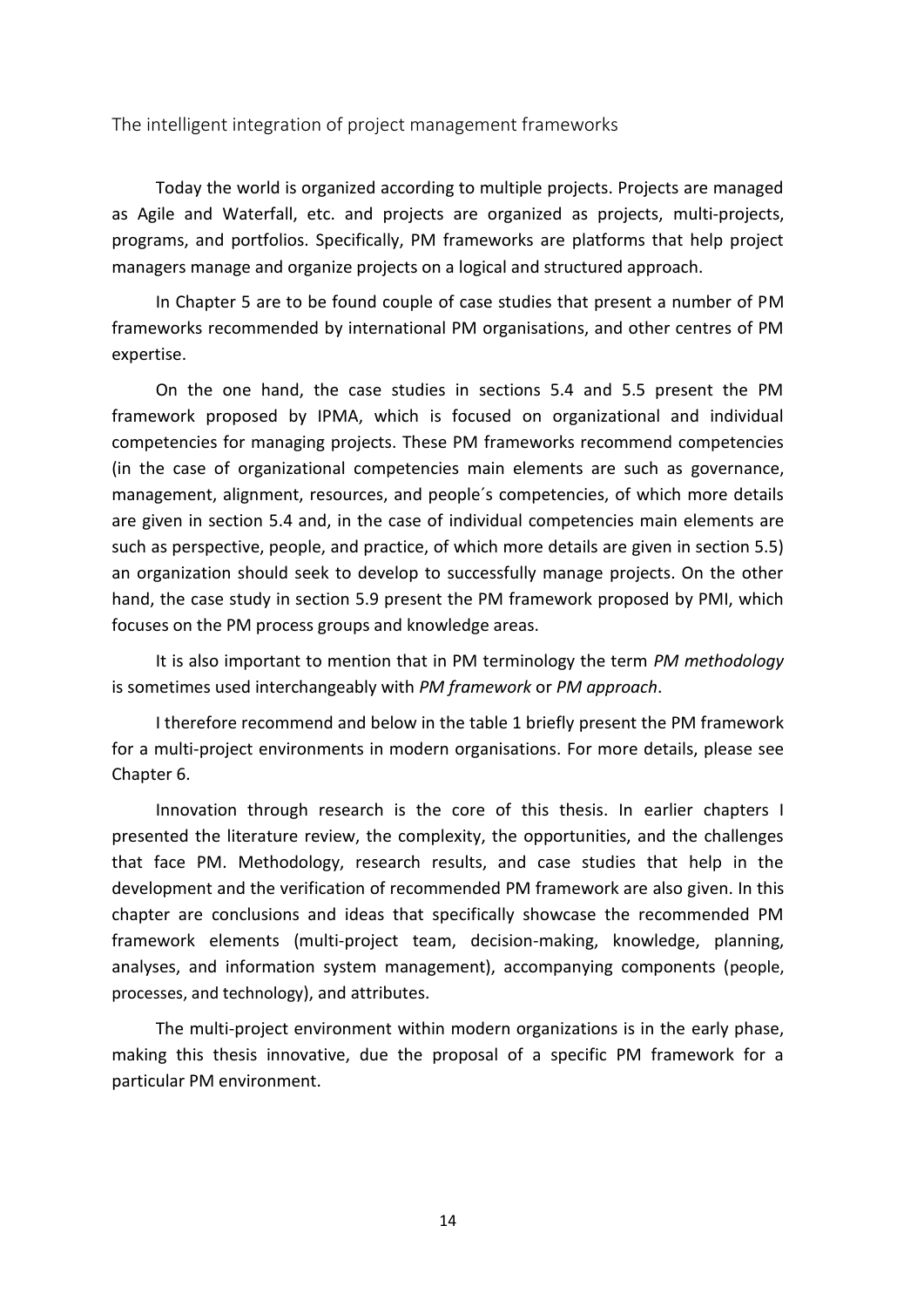<span id="page-14-0"></span>Research participant profile and analysis

Most of the research participants have over ten years' experience, high industry diversity, and they work in modern organizations were most of the project managers lead two or more project teams. To summarize, the participants interviewed are high quality practitioners and an ideally fit the requirements and expectations of the research project. In the Appendix, full profile presentations of interviewed participants are given.

| IT and Telecommunications  | 8 |             | 24.2%   Financial Services | 3 | 9.1%     |
|----------------------------|---|-------------|----------------------------|---|----------|
| <b>Construction</b>        |   |             | 15.2%   Education          |   | 12.1%    |
| Energy                     |   | 12.1% Other |                            |   | 27.3%    |
| Management and Consultancy | 6 |             | 18.2%   Government         |   | $12.1\%$ |

| Table 1. Industry overview of the participating organizations |  |  |  |
|---------------------------------------------------------------|--|--|--|
|---------------------------------------------------------------|--|--|--|

Source: Own work / Own elaboration

#### Table 2. Participants' experience in PM in years

| About 1 year.          | 0%    |
|------------------------|-------|
| Between 2 and 4 years. | 3%    |
| 5 or more years.       | 15.2% |
| 10 or more years.      | 81.8% |

Source: Own work / Own elaboration

#### <span id="page-14-1"></span>The research thesis confirmation and highlighted elements

Multi-project team, decision-making, knowledge, plans and planning, analyses, and information systems management as a research thesis are confirmed from the perspectives such as the research results (see chapters 4 and 6), literature review (see chapters 2, 3, and 6), and case studies (see chapter 5), as well as highlighted multiproject set up framework elements and accompanying components as presented in the table 1 and figures 22, 23, 24, 25, 26, and 27, below.

#### Table 1 - PM set up framework for a multi-project environments

|                                     | <b>People</b>                                                                                                                                                                    | <b>Processes</b>                                                                                                                                                                                        | <b>Technology</b>                                                                                                        |
|-------------------------------------|----------------------------------------------------------------------------------------------------------------------------------------------------------------------------------|---------------------------------------------------------------------------------------------------------------------------------------------------------------------------------------------------------|--------------------------------------------------------------------------------------------------------------------------|
| Multi-project<br>team<br>management | culture, values,<br>communities,<br>mentorship, career<br>planning, motivation,<br>satisfaction,<br>knowledge,<br>competences,<br>responsibilities, roles,<br>and capacity, etc. | the assignment of the<br>multi-project leader and<br>team members, multi-<br>project communication,<br>multi-project definition,<br>multi-project initiation, and<br>multi-project development,<br>etc. | How to performance<br>guide, satisfaction,<br>motivation,<br>engagement and<br>communication guide<br>and best practices |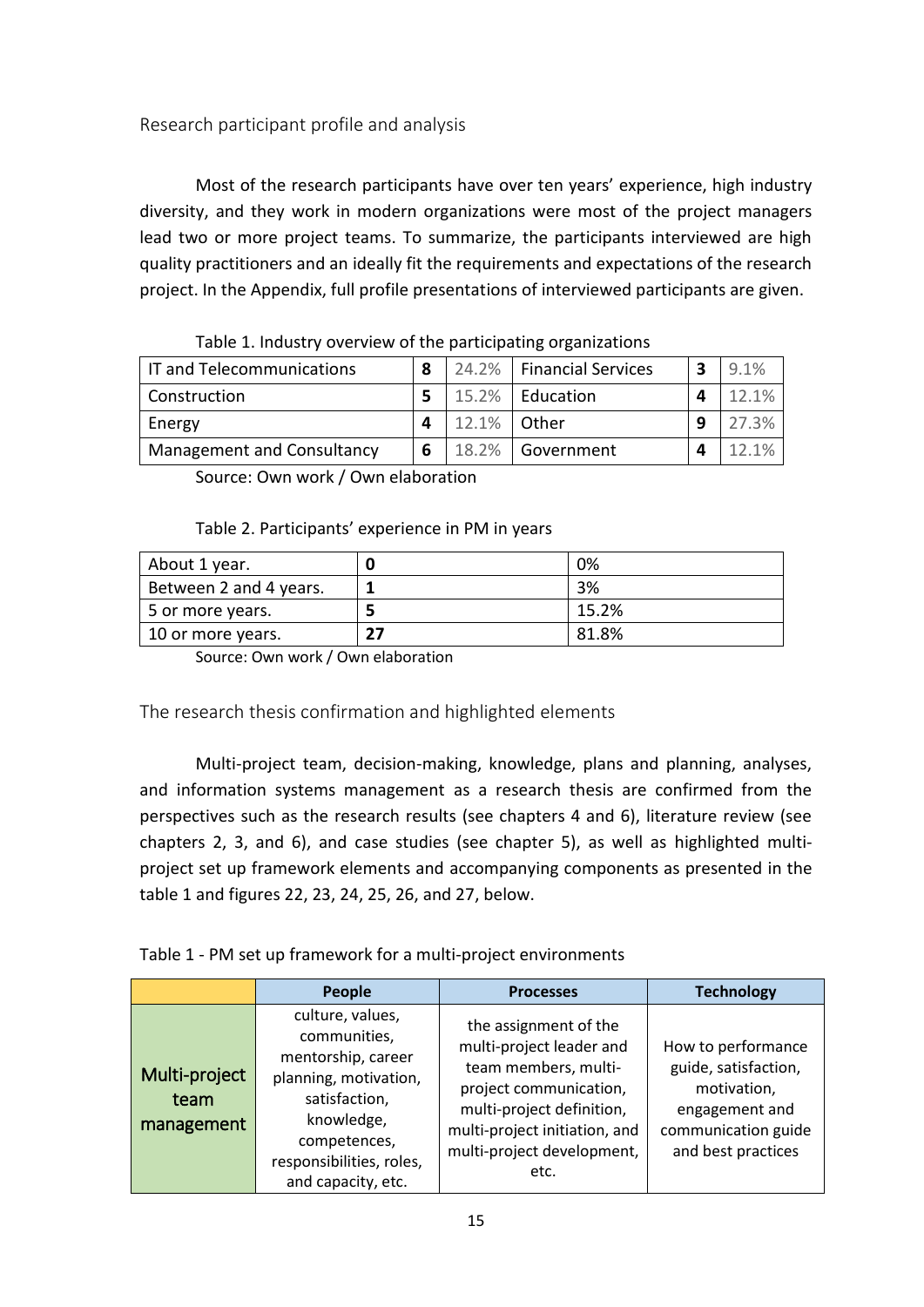| Multi-project<br>decision-<br>making<br>management    | network of decision<br>makers connected by<br>one or more projects.                                                                                                                 | network of project<br>management processes<br>interdependent in terms of<br>project activities,<br>resources, timely reviewed,<br>adapted, evaluated, and<br>easily accessible, project<br>prioritization, project<br>definition, and project<br>assignment | network of technology<br>in relation to multi-<br>project definition,<br>selection, and<br>implementation.<br>different software,<br>hardware, or<br>guidelines, that<br>supports decision<br>makers |
|-------------------------------------------------------|-------------------------------------------------------------------------------------------------------------------------------------------------------------------------------------|-------------------------------------------------------------------------------------------------------------------------------------------------------------------------------------------------------------------------------------------------------------|------------------------------------------------------------------------------------------------------------------------------------------------------------------------------------------------------|
| Multi-project<br>knowledge<br>management              | knowledge is created,<br>developed and<br>documented by people<br>or in co-ordination<br>among people and<br>artificial intelligence<br>systems.                                    | knowledge research,<br>definition, transfer,<br>communication, and<br>presentation, review, and<br>re-engineering                                                                                                                                           | guidelines, tools, and<br>structure, etc., which<br>documents, accesses,<br>transfers, reviews, and<br>improves knowledge,<br>etc.                                                                   |
| Multi-project<br>plans<br>management                  | Plans and planning are<br>created, developed and<br>documented by people<br>or in co-ordination<br>among people and<br>artificial intelligence<br>systems.                          | project case study,<br>selection, detailed<br>definition, initiation,<br>implementation, and<br>review, etc.                                                                                                                                                | skills, knowledge,<br>abilities, techniques,<br>and tools, etc. applied<br>in order to prepare,<br>define, communicate,<br>and execute                                                               |
| Multi-project<br>analyses<br>management               | people's competencies,<br>experience, and<br>organizational attitude<br>to projects influence<br>the organizational<br>approach to analysis<br>and its definition.                  | processes are related to<br>the definition, review, and<br>improvement                                                                                                                                                                                      | technology includes<br>skills, knowledge,<br>abilities, techniques,<br>and tools, etc. applied<br>for multi-project<br>analysis management<br>preparation,<br>definition, and<br>communication, etc. |
| Multi-project<br>information<br>systems<br>management | people's competencies,<br>experience, and<br>organizational attitudes<br>to projects influence<br>the approach to multi-<br>project information<br>systems and their<br>application | perspective of processes<br>involves the definition,<br>review, and improvement<br>of multi-project<br>information systems                                                                                                                                  | perspective of<br>technology comprises<br>skills, knowledge,<br>techniques, and tools<br>applied for the<br>preparation,<br>definition, and<br>communication in<br>multi-project<br>environments     |

Source: Own work / Own elaboration

Table 1 gives a brief overview and all highlighted multi-project set up framework elements and accompanying components are presented in the figures 22, 23, 24, 25, 26, and 27, below.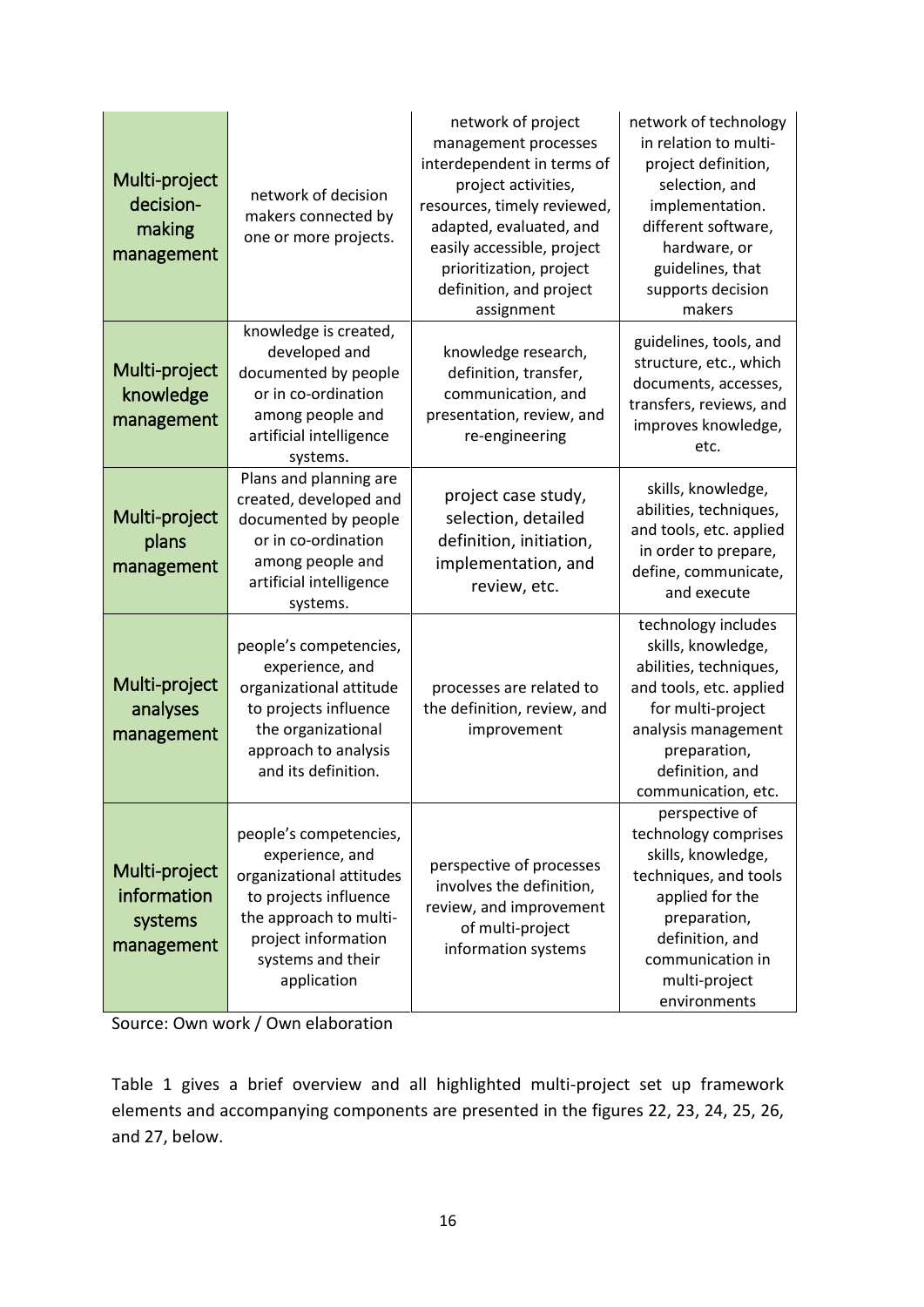

Figure 2. Multi-project team management set-up framework overview



Figure 3. Multi-project decision-making management set-up framework overview

Source: Own work / Own elaboration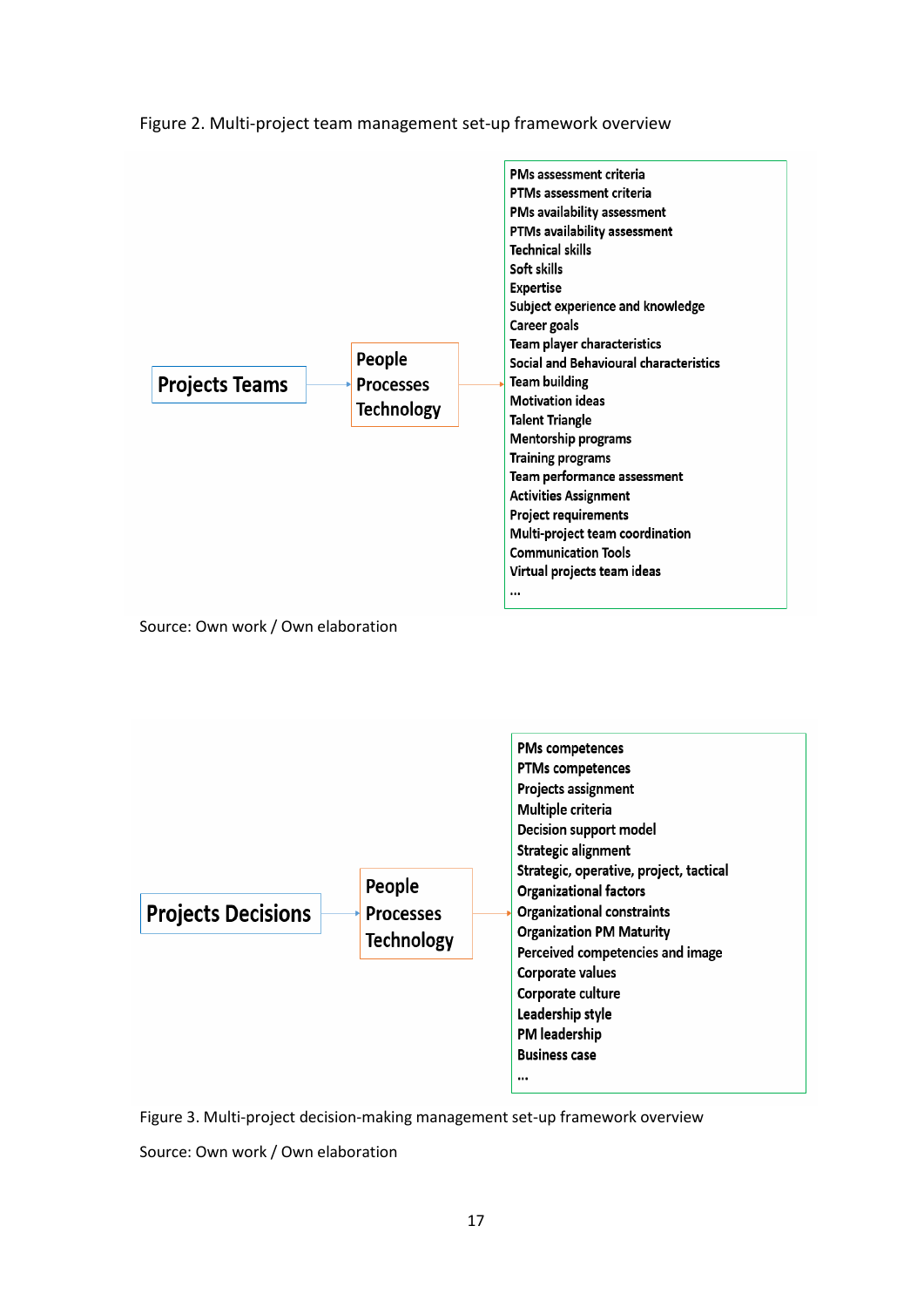

Figure 4. Multi-project knowledge management set-up framework overview

Source: Own work / Own elaboration



Figure 5. Multi-project plans, planning management set-up framework overview

Source: Own work / Own elaboration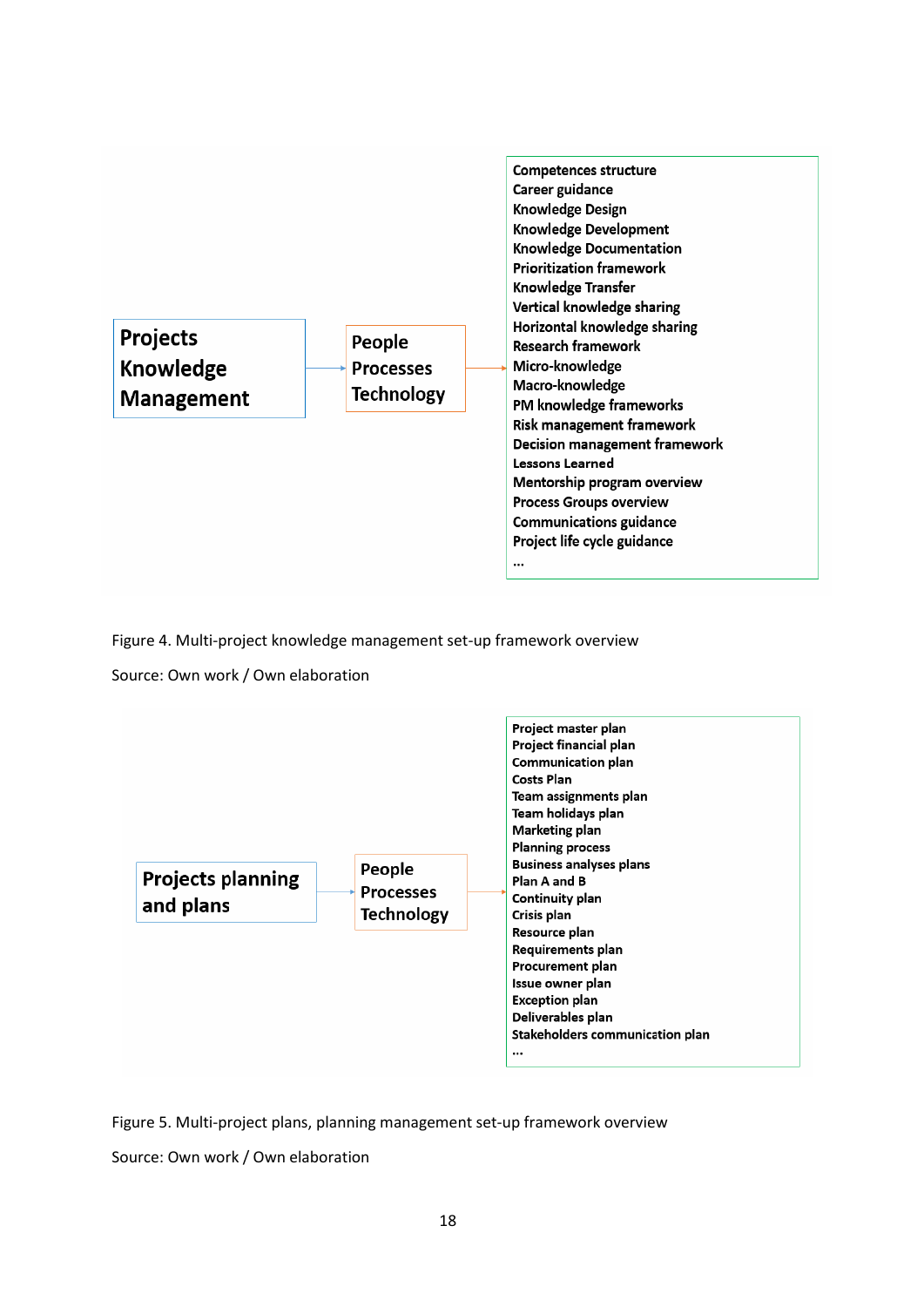

Figure 6. Multi-project analyses management set-up framework overview

Source: Own work / Own elaboration



Figure 7. Multi-project information systems management set-up framework overview

Source: Own work / Own elaboration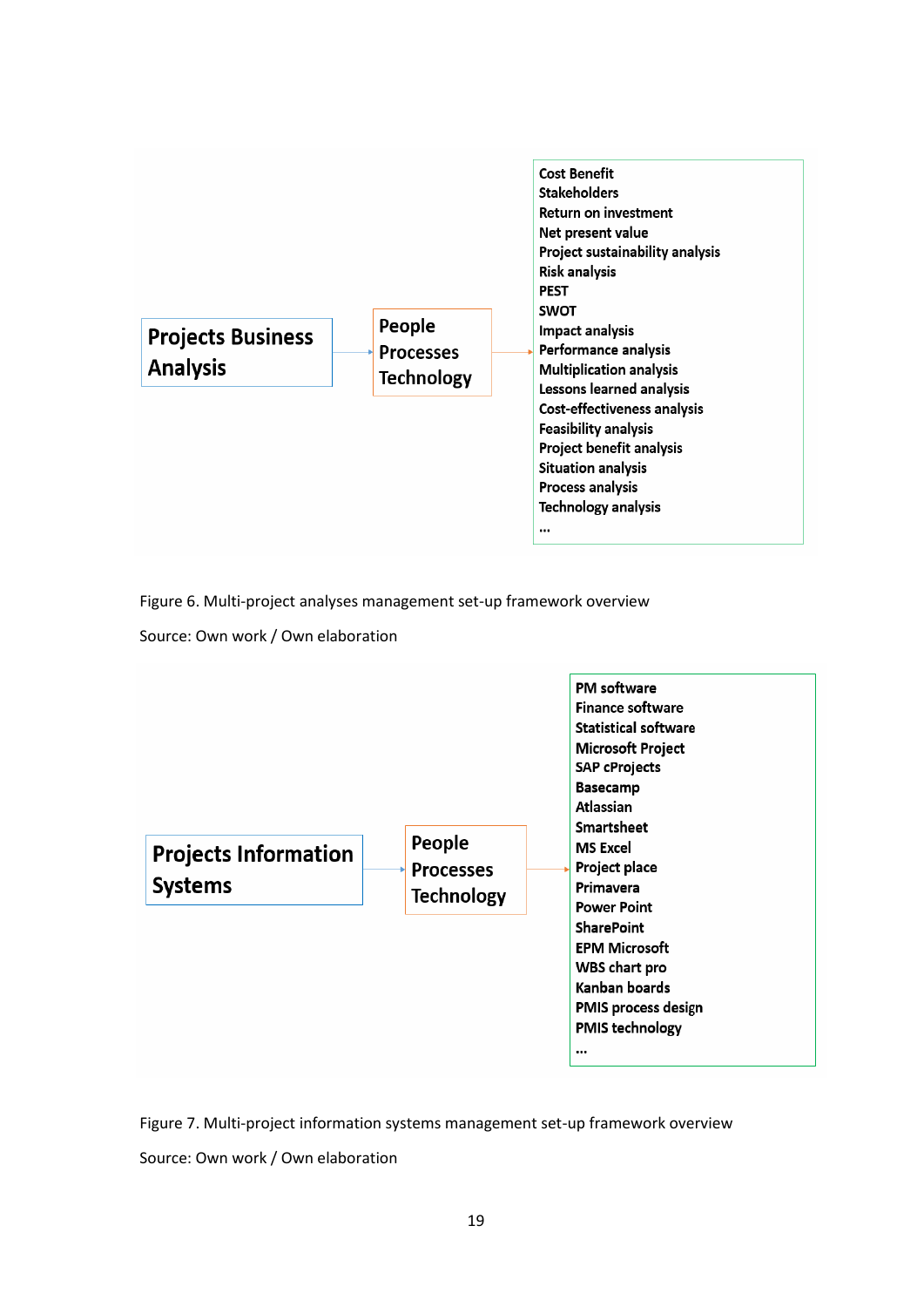<span id="page-19-0"></span>The research comment and the future direction of my research

The only constant in a rapidly changing society is change. It is increasingly difficult to define an organization, by virtue of this perpetual demand for organizations to change, adapt and compete with other modern organizations. With the help of the modern Internet society, a project thus evolves into a temporary network of stakeholders, whose objectives are to deliver unique benefits.

Project complexity is a growing phenomenon, and it is set to gather pace in the future of PM practice and research. One of the conclusions from the research is that standard PM methods and techniques may be a useful source of guidance for certain aspects, but they provide no guidance on how to navigate the complexity of projects in the ever-changing stream of events. As a main challenge "*the Network indicates that practice based knowledge is bounded by its contextual nature, where the actions and dispositional behaviors of practitioners are influenced by their own identity and the processes of sense making (of the context and its circumstances) where actors apply their implicit rules in combination with the external ones explicated in manuals and procedures*" (Winter, et al., 2006).

One mainstream question asks who delivers successful projects, whoever we ask the discussion is about methods, technology, processes or people. Insights into the conclusions of the research agreed that people, i.e. the project team, deliver successful projects and it is people's intelligence that permits them to engage intelligently with the complexity of projects; not methods and tools. In this regards, project team is recommended as one of the important elements of the multi-project set up framework and a future research will focus on defining the detailed processes and technology applied in modern orgnizations.

Methods and tools are useful guides for certain aspects. Future training in PM therefore needs to focus on developing *reflective* professional potentials and encourage people to operate more effectively in the complexity of projects and portfolios.

Changes in the developmental approach to project managers and project teams are necessary if practice and research want to have PM as a reasonable professional discipline (Crawford et al, 2006). Different certification levels require different experience and knowledge, although they do not guarantee the success of a project as a result of uncertainty and different project settings for each project. Therefore, my PM research focus will be on interdisciplinary approaches to the training and education of project managers. Research into PM education and certification frames focus on *reflective* project manager skills and development of people's abilities to successfully deal with project complexity in multi-project environments and modern organizations.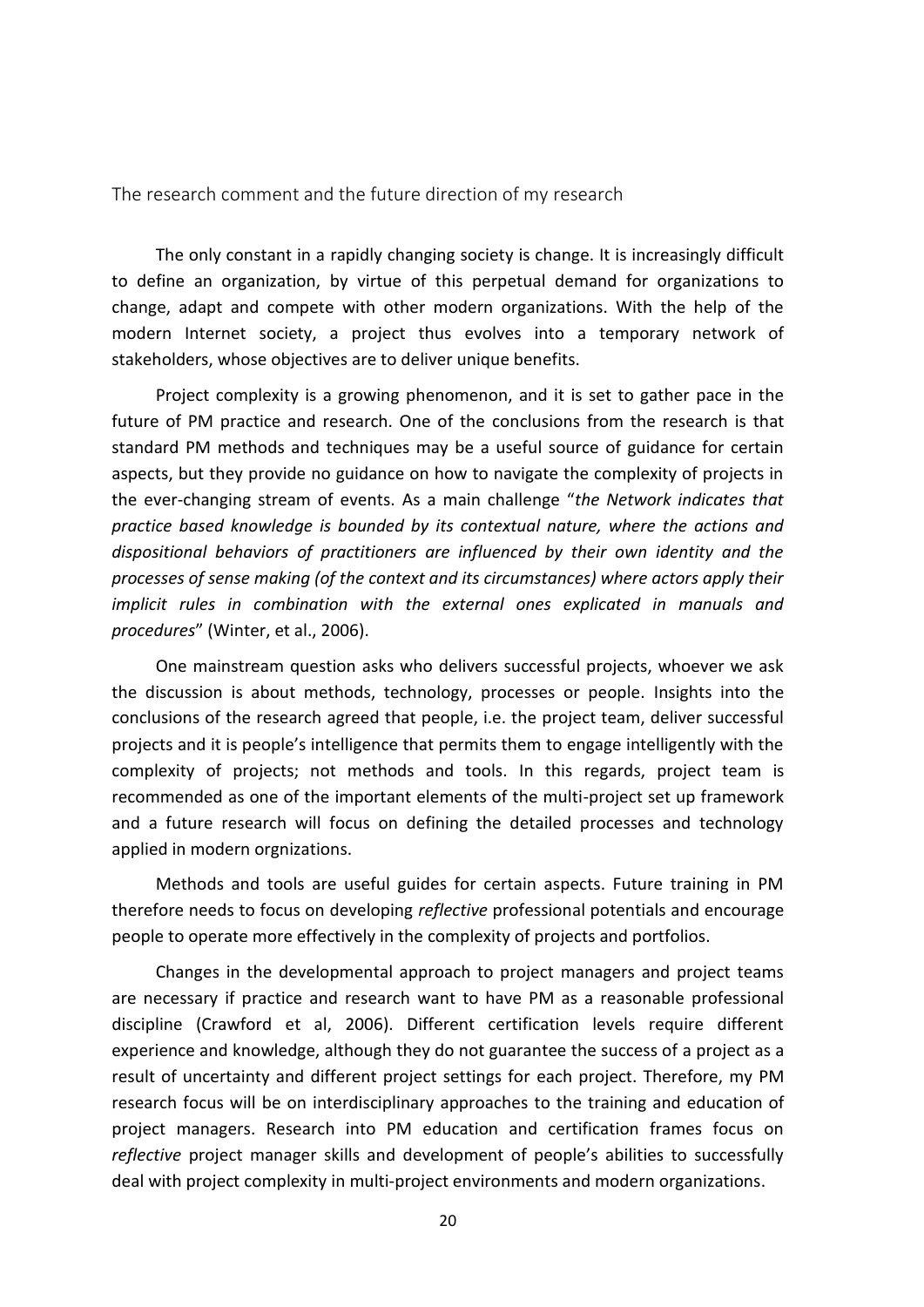<span id="page-20-0"></span>Brief Overview

This thesis explores the challenges and opportunities in project management (PM), which are common to multi-project management (MPM) and discusses plausible underlying mechanisms that give rise to these challenges, so finds an open door to possible solutions. The thesis clearly has a limited empirical basis, but, since the interviewees come from significantly different contexts and industries (see Chapter 4), albeit they still illustrate significant commonalities, I believe that the findings represent an important contribution to PM science and practice.

The research began with an extensive historically organized review of the PM literature focusing on MPM (see Chapter 2) with the aim of providing a systematic and thorough understanding of PM and MPM in management science, and with the objective of clearly outlining the existing gaps in the theory in PM literature (see Tables 2, 3, 4, and 5, and comments in sections 2.1 and 2.4).

PM is evolving and converging, so new ideas are constantly emerging. As demonstrated in Chapter 2 and mentioned more than once in other chapters, MPM is one of the rising fields in PM.

After an extensive literature review and discussions with practitioners from numerous perspectives (see Chapters 2 and 3), research objectives, questions, and hypothesis are defined (see Chapter 1). The literature concerning methodology was then reviewed and the research method, framework, and design are presented (see Chapter 3). As explained in Chapter 3 and introduced in Chapter 1, the semi-structured interview was a primary method of data collection. The research results are also both enhanced and supported by the case studies developed by different respected institutes, organizations, and individual researchers interested in PM (see Chapter 5).

The main research questions and objectives concentrate on the conceptualization and definition of MPM, and recommendations related to the multi-project environment in modern organizations. MPM characteristics and different opportunities which distinguish the application possibilities of the MPM among PM and program management in particular are discussed. A multi-project set-up framework is developed and recommended with the mission to strengthen the multi-project manager platform for higher performance (see Chapters 4 and 6).

The multi-project set-up framework is a concept of six elements (teams, decisions, knowledge, analysis, plans, and project management information systems) with accompanying components (people, processes, and technology) and their attributes (motivation, assignment, strategy, micro-knowledge, stakeholders, communication plan, and PM software, etc. (see Chapter 6). At this point, it is important to comment that, as